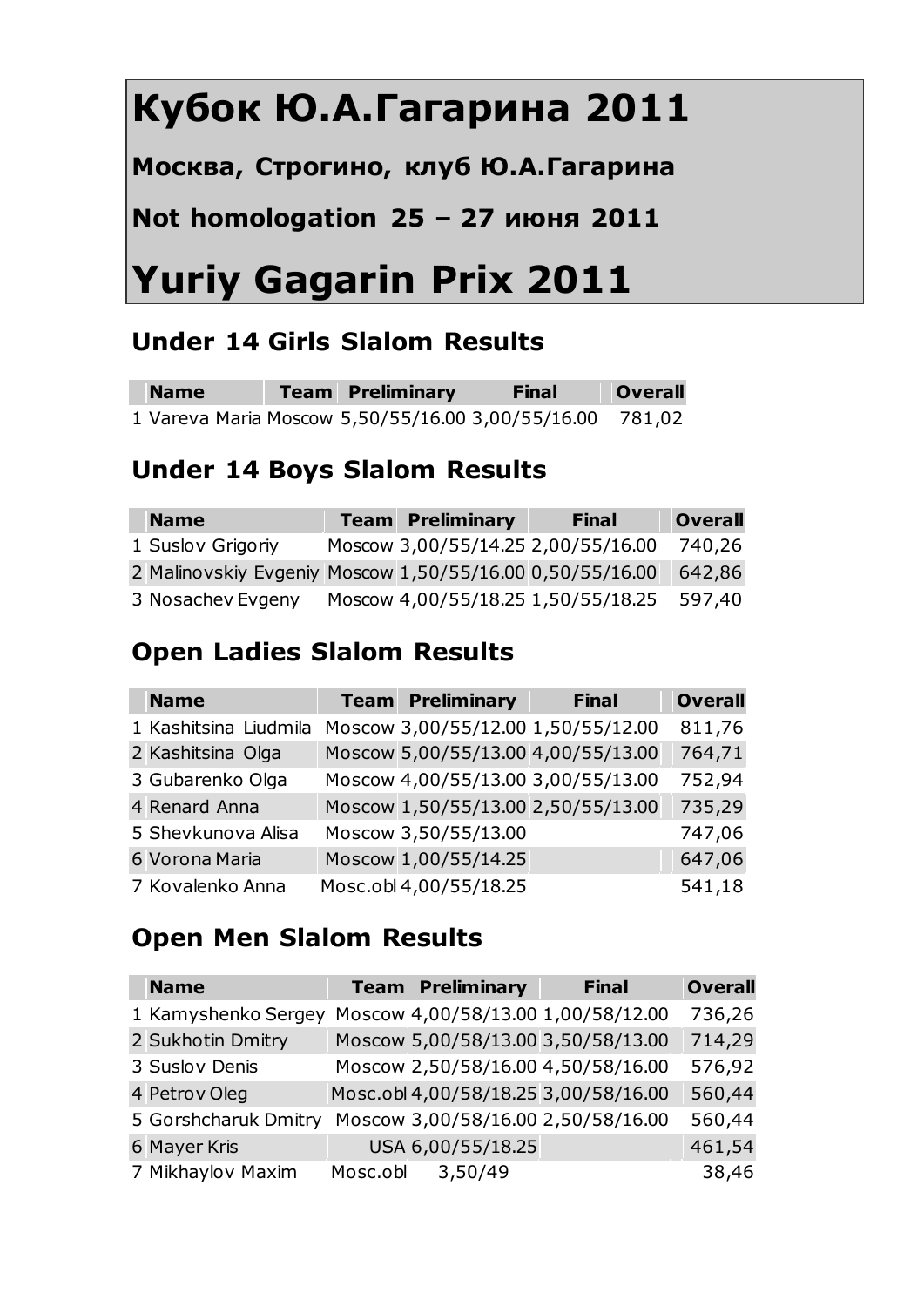#### **Under 14 Girls Tricks Results**

| <b>Name</b>                 |        | <b>Team Preliminary Final</b> |      | <b>Overall</b> |
|-----------------------------|--------|-------------------------------|------|----------------|
| 1 Vareva Maria              | Moscow | 1760                          | 2030 | 308,51         |
| 2 Zhirkova Polina           | Moscow | 1030                          | 1980 | 300,91         |
| 3 Politova Varvara          | Moscow | 960                           | 1190 | 180,85         |
| 4 Presnova Ekaterina Moscow |        | 760                           | 970  | 147,42         |
| 5 Novikova Maria            | Moscow | 720                           | 620  | 109,42         |
| 6 Timofeeva Julia           | Moscow | 530                           |      | 80,55          |

# **Under 14 Boys Tricks Results**

| <b>Name</b>           |               | <b>Team Preliminary Final</b> |      | <b>Overall</b> |
|-----------------------|---------------|-------------------------------|------|----------------|
| 1 Suslov Grigoriy     | Moscow        | 3300                          | 3610 | 480,69         |
| 2 Nosachev Evgeny     | Moscow        | 3590                          | 3120 | 478,03         |
| 3 Malinovskiy Evgeniy | Moscow        | 1850                          | 2240 | 298,27         |
| 4 Lipatov Sergey      | <b>Moscow</b> | 1030                          | 1490 | 198,40         |
| 5 Churakov Danila     | Yarosl.obl    | 1630                          | 1240 | 217,04         |
| 6 Safro Artem         | Moscow        | 890                           |      | 118,51         |
| 7 Presnov Nikita      | Moscow        | 750                           |      | 99,87          |
| 8 Zhirkov Ivan        | Moscow        | 620                           |      | 82,56          |

#### **Open Ladies Tricks Results**

| <b>Name</b>                |        | <b>Team Preliminary Final Overall</b> |      |        |
|----------------------------|--------|---------------------------------------|------|--------|
| 1 Churakova Tatiana Moscow |        | 7640                                  | 7740 | 902,10 |
| 2 Delina Veronika          | Moscow | 4660                                  | 3330 | 543,12 |
| 3 Kashitsina Olga          | Moscow | 3050                                  | 2520 | 355,48 |
| 4 Vorona Maria             | Moscow | 1480                                  | 1470 | 172,49 |

#### **Open Men Tricks Results**

| <b>Name</b>                |          | <b>Team Preliminary Final Overall</b> |      |        |
|----------------------------|----------|---------------------------------------|------|--------|
| 1 Mikhaylov Maxim Mosc.obl |          | 6080                                  | 4500 | 520,55 |
| 2 Vasiliev Vadim           | Moscow   | 4430                                  | 2280 | 379,28 |
| 3 Petrov Oleg              | Mosc.obl | 1590                                  | 1530 | 136,13 |
| 4 Suslov Denis             | Moscow   | 2280                                  | 1400 | 195,21 |
| 5 Sukhotin Dmitry          | Moscow   | 5810                                  |      | 497,43 |

## **Under 14 Boys Jump Results**

| <b>Name</b>              |          | <b>Team Preliminary Final Overall</b> |              |
|--------------------------|----------|---------------------------------------|--------------|
| 1 Nosachev Evgeny Moscow |          | 28,0m                                 | 27,4m 612,24 |
| 2 Arefiev Egor           | Mosc.obl | 18,2m                                 | 20,3m 387,76 |